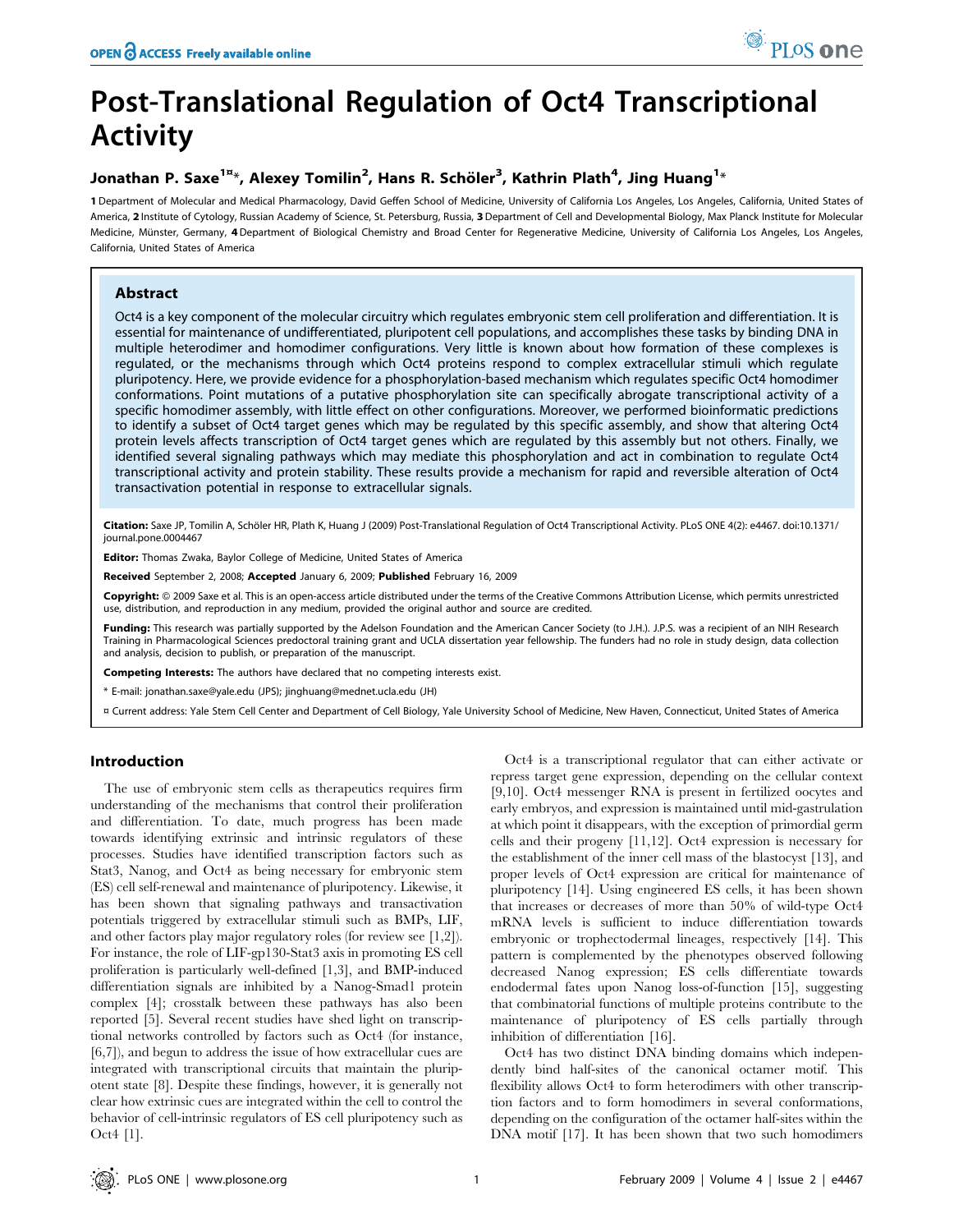

Figure 1. Oct4 protein is regulated via controlled degradation. (A) P19 cells were differentiated by aggregate formation in the presence of DMSO (as described in Methods) for the indicated number of days, followed by RT-PCR analysis of Oct4 expression. (B) RNA was collected from untreated P19 cells or cells differentiated as described above with the addition of 5 ug/mL cytosine arabinosidase (Ara-C), followed by RT-PCR analysis. (C) P19 cells differentiated as above, in the presence of Ara-C and analyzed for expression of Oct4 protein. (D) Differentiated Ara-C treated P19 cells were treated with indicated doses of proteasome inhibitors, followed by western blot analysis of Oct4 protein expression. (E) Undifferentiated P19 cells were treated for indicated times with 20 ug/mL cyclohexamide, followed by western blot analysis of Oct4 expression. (F) Undifferentiated P19 cells, untreated or treated with 10 uM MG-132 for 1 hour, followed by western blot analysis. doi:10.1371/journal.pone.0004467.g001

assemble using distinct, mutually exclusive interaction faces [18]. Hence, a potential phosphorylation event might be able to prevent formation of one of these conformations while leaving the other homodimer (as well as heterodimer formation potential) intact. As all of these Oct4 homodimer and heterodimer conformations bind distinct DNA motifs, a signaling-based mechanism could potentially control the transcription of distinct subsets of Oct4 target genes.

Through this mechanism, it would be possible for a cell to couple extracellular cues to maintenance of pluripotency through direct regulation of transcription factor activity, and to fine-tune gene expression as the extracellular environment dictates. Here, we provide evidence for such a phosphorylation-based mechanism. Mutation of a potential protein kinase A (PKA) phosphorylation site has dramatic consequences on Oct4 transactivation potential. Surprisingly, small molecule activators of PKA signaling increase expression of Oct4 protein, which in turn enhances expression of a specific subset of Oct4 target genes. These effects are mediated at least in part via p38 MAP kinase, thereby providing multiple means for rapid control of Oct4 transactivation in response to complex extracellular stimuli throughout early development.

## Results

## Regulated degradation of Oct4 protein

Undifferentiated embryonic stem (ES) cells express Oct4 mRNA and protein; this expression is rapidly downregulated during embryoid body formation. Likewise, P19 cells induced to differentiate via aggregation in the presence of retinoic acid also turn off Oct4 expression rapidly following induction [19]. Substitution of dimethyl sulfoxide (DMSO) for retinoic acid during P19 cell aggregation results in appearance of various mesodermal cell types [20]. It was expected that differentiation with DMSO would likewise cause a reduction in Oct4 mRNA levels. Differentiation was induced as described in Materials and Methods, and aggregates were plated and differentiated for an additional eight days. Identical to previous reports [21], cultures contained cells characteristic of DMSO-differentiated P19 cells (data not shown). Oct4 mRNA expression was analyzed by semiquantitative RT-PCR. Surprisingly, however, Oct4 mRNA levels did not decrease during differentiation with DMSO (Figure 1A). To eliminate the possibility of any undifferentiated cells in the cultures accounting for this observation, DMSO-differentiated cells were treated with the anti-proliferative agent cytosine arabinosidase (Ara-C), starting two days after aggregate plating. Six days after the start of Ara-C treatment, cultures expressed Oct4 mRNA at levels similar to undifferentiated cells (Figure 1B) and exhibited morphology characteristic of endodermal cell types (data not shown).

Analysis of Oct4 protein expression in differentiated Ara-C cultures (DACs) showed a slight increase of Oct4 protein by day four of aggregate formation (Figure 1C), consistent with previous reports examining Oct4 mRNA dynamics [22] and the finding that primitive endoderm differentiation is accompanied by a transient increase in Oct4 protein levels [23]. Following aggregate plating and Ara-C addition, Oct4 protein expression progressively decreased, disappearing by day twelve. As these cultures still express Oct4 mRNA (Figure 1A), we asked whether they are synthesizing new Oct4 protein. We reasoned that if these cultures are synthesizing new Oct4 protein, it must be rapidly degraded, possibly in a proteasome-dependent manner [24]. Therefore, twelve day old, DMSO-differentiated, Ara-C treated P19 cultures were incubated with the proteasome inhibitors MG-132 and lactacystin for four hours; this was sufficient to rescue Oct4 protein expression (Figure 1D), suggesting that these cells do indeed synthesize new Oct4 protein.

We then asked whether undifferentiated P19 cells also exhibit this tight regulation of Oct4 protein levels. Cyclohexamideinduced block of new protein synthesis shows that Oct4 protein has a half-life of approximately 90 minutes in these cells (Figure 1E), and treatment with  $10 \mu M$  MG-132 for an hour resulted in a significant increase in Oct4 protein levels (Figure 1F). Hence, turnover of Oct4 protein is a dynamic process, with new protein constantly replenishing older pools as they are degraded. Previous work has shown that precise levels of Oct4 transcript and protein are required for ES cell maintenance; raising or lowering levels within a narrow window is sufficient to induce differentiation or de-differentiation, respectively [14].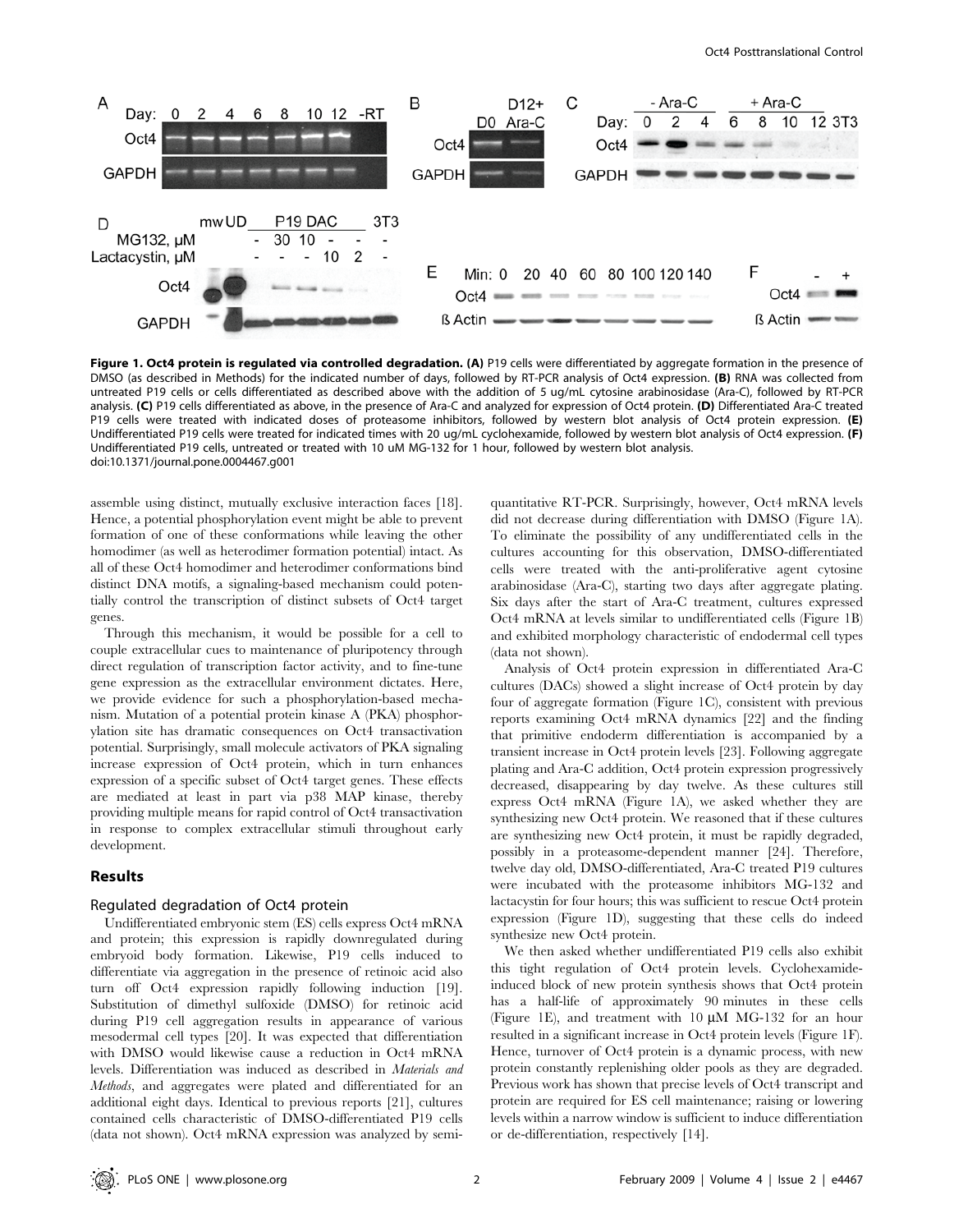

Figure 2. Control of Oct4 dimerization via putative phoshorylation sites. (A) Schematic representation of Oct4 protein, highlighting the predicted protein kinase A (PKA) site at S229. (B) Luciferase assays in 3T3 cells demonstrating activity of Oct4 point mutants on activation of different reporter constructs. Data is normalized to CMV-renilla luciferase activity. (C) S229 phosphorylation of Oct4 can cause steric and electrostatic clashes with the other Oct4 molecule in the PORE homodimer and with DNA binding. Crystal structure is PDB 1HF0. (D) Oct4 mutants fused to GFP do not mis-localize to the cytoplasm. Cells were transfected with indicated constructs, and counterstained with DAPI and imaged 48 hours later. (E) Luciferase assays as in (B) demonstrating the effects of mutation of Y327 to alanine or phenylalanine on indicated reporter constructs. doi:10.1371/journal.pone.0004467.g002

# Phosphorylation at serine 229 partially controls Oct4 transactivation activity

One implication of these findings is that Oct4 may be subject to post-translational modifications which alter its activity. To identify sites for such modifications, we searched for potential regulatory motifs using bioinformatic prediction algorithms (http://scansite. mit.edu, [25]) and identified a putative protein kinase A (PKA) phosphorylation site at S229 within the POUS domain of Oct4 (Figure 2A). As this residue lies on the edge of the POU homeodomain, we asked if phosphorylation could influence the transactivation potential of Oct4.

Flag-tagged point mutants which mimic  $(S\rightarrow D)$  or prevent  $(S \rightarrow A)$  phosphorylation at this site were generated and cotransfected into NIH 3T3 cells with Oct4 luciferase reporter constructs. These constructs are activated by Oct4 monomers (6xW) or homodimers in one of two distinct configurations (PORE and MORE, due to different arrangements of the octamer sequences within these motifs, see Discussion for details [10,26]). As shown in Figure 2B, the S229A mutant behaved similar to WT Oct4 (pcDNA3 vs WT, p<0.001 on PORE, MORE, and 6xW; WT vs S229A,  $p > 0.05$  on PORE and 6xW,  $p < 0.05$  on MORE). In contrast, the S229D mutant was unable to transactivate the PORE reporter, but retained ability to activate (albeit at lower levels) the other Oct4 reporters (pcDNA3 vs  $S229D$ , p $>0.05$  on PORE,  $p<0.001$  on MORE and 6xW; WT vs. S229D,  $p<0.001$ on MORE, PORE, and 6xW) . These differences were not due to changes in nuclear localization as tested by the distribution of GFP

fusions of these mutants (Figure 2D, an important consideration as the PKA site lies on the edge of an identified nuclear localization sequence [27]). Previously determined crystal structures of a similar Oct-1 DNA binding domain have demonstrated that the analogous residue is in close proximity to the interface between the two molecules of the homodimer and DNA (and that this model is conserved in Oct4 homodimers, [18]), suggesting that phosphorylation at this residue may sterically hinder both DNA binding and homodimer assembly (Figure 2C).

Also identified through this analysis was a potential Abl kinase site at Y327 of Oct4. Mutation of this tyrosine to alanine or phenylalanine resulted in hyperactive transactivation on all reporter constructs tested (Figure 2E, S229A vs. Y327A,  $p<0.001$  on PORE and MORE,  $p<0.05$  on 6xW; S229A vs. Y327F,  $p<0.05$  on PORE and MORE), suggesting that this site may act to fine-tune Oct4 transcription through an undefined mechanism.

# Identification of a cohort of Oct4 target genes regulated via a cAMP-responsive pathway

The fact that phosphorylation of Oct4 at S229 abolishes its transactivation potential on the PORE sequence, but not other octamer motif configurations, raises the possibility that this may be a mechanism to regulate expression of those Oct4 target genes controlled by a PORE sequence. However, only one gene with such a sequence (osteopontin) is known to be an Oct4 target gene [10]. To determine if this model could truly be biologically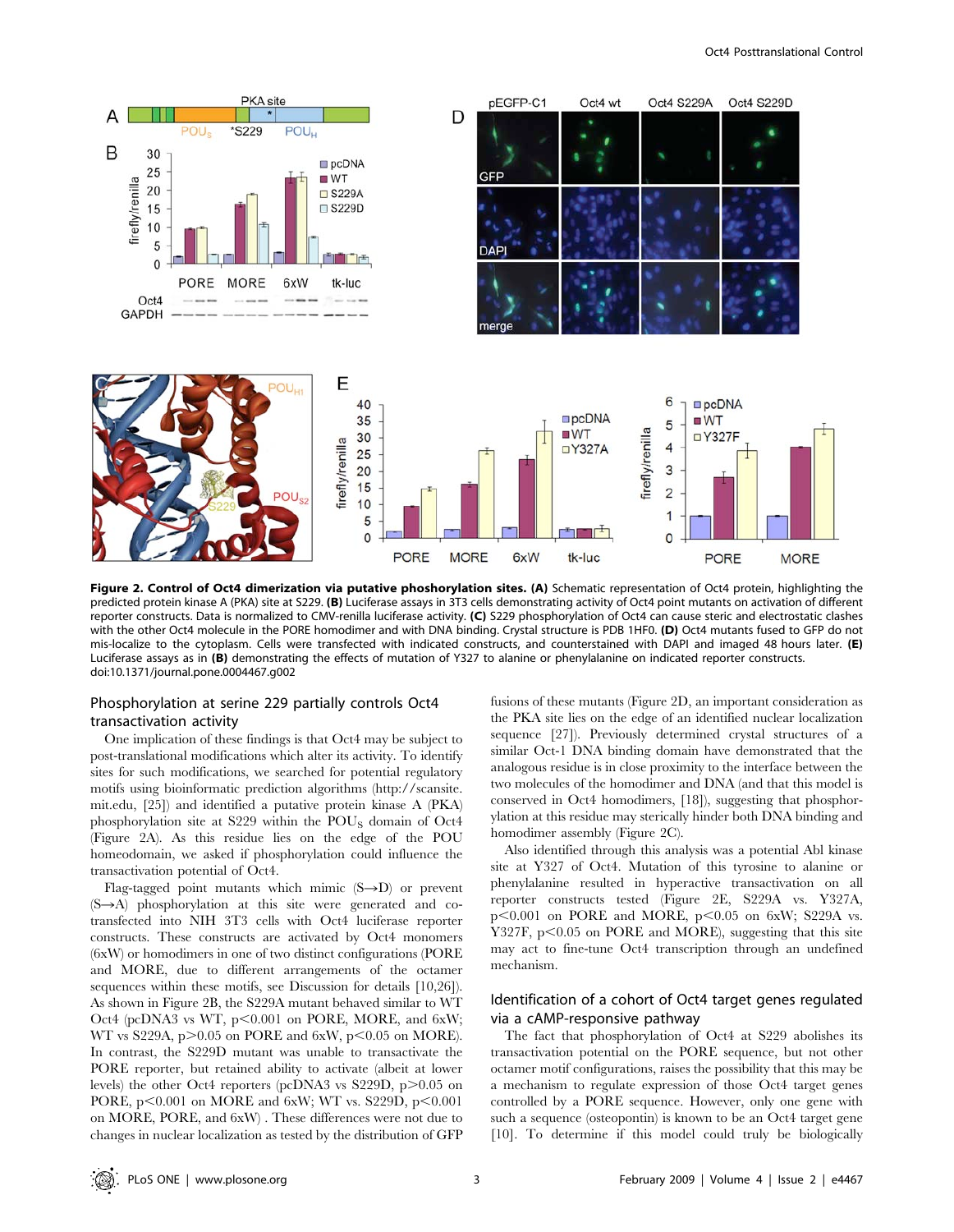

Figure 3. Specific regulation of a sub-set of Oct4 genes regulated by the PORE sequence. (A) BLAST analysis of the PORE sequence reveals hundreds of potential binding sites within the mouse genome. Sites are organized by distance from known genes: extreme, >100 kb; distal, between 10–100 kb; proximal, between 0–10 kb; intronic and exonic, within known genes. (B) Validation of fgf12 and PDE3A as bona fide Oct4 targets by chromatin immunoprecipitation with either serum (s, control) or monoclonal (1) or polyclonal (2) antibodies against Oct4. Nanog, positive control. (C) Undifferentiated P19 cells were treated with 8-Br-cAMP for the indicated times and analyzed by western blotting. (D) Treatment with 1 mM 8-Br-cAMP for four hours enhances Oct4 binding to genomic loci as determined by chromatin immunoprecipitation, followed by real-time PCR analysis at Nanog and fgf12 sites. Data is represented as the ratio of % precipitated DNA of input following precipitation with Oct4 antibody or rabbit serum control, ±SD. (E) Undifferentiated P19 cells were treated with 1 mM 8-Br-cAMP for indicated times. Expression of multiple Oct4 target genes controlled by Oct4/Sox2 heterodimers (1) or PORE-configuration homodimers (2) were assayed by RT-PCR. doi:10.1371/journal.pone.0004467.g003

relevant, we determined the extent of PORE sequence occurrence in the mouse genome by BLAST analysis. The PORE sequence is 15 nucleotides long; therefore, the chance of it randomly occurring is approximately  $1/1,000,000,000$  (= $4^{15}$ ). Thus, this sequence could occur by chance about three times in the  $2.7 \times 10^9$ -bp mouse genome. We found 652 exact, distinct occurrences in NCBI mouse genome build 37.1. 411 of these matches were located within 250 kb of 348 annotated genes. Of these 411 matches, 156 were 10–100 kb away from annotated genes, 41 were located between 10 kb and the gene boundary, and 129 were found within the genic sequence (Figure 3A, Table S1).

Upon filtering the list of 348 genes against lists of target genes derived from whole-genome analysis studies of Oct4 binding [6,28], 30 PORE genes were found to be bona fide Oct4 targets (Table S2). Gene ontology (GO) analysis of genes within 250 kb of a PORE sequence revealed enrichment in processes such as transcription regulator activity  $(p<0.001)$ , sex determination  $(p<0.005)$ , insulin receptor signaling  $(p<0.001)$ , development  $(p<0.0005)$ , and protein phosphorylation  $(p<0.005)$ . Binding of Oct4 to several predicted PORE targets was verified via chromatin immunoprecipitation (ChIP, Figure 3B). Thus Oct4 binding to the PORE sequence is not an isolated event, and regulation of Oct4 binding specifically to this motif could be a major mechanism of transcriptional control of stem cell self-renewal pathways.

We then tested whether PKA signaling can regulate transcription of PORE genes. Treatment of P19 cells with the PKA activator 8-Br-cAMP resulted in a large, rapid  $\leq 1$  hour), and transient  $(<8$  hours) increase in Oct4 protein levels (Figure 3C).

This increase was accompanied by enhanced transactivation of Oct4 luciferase reporters (Figure 4C) and increased chromatin occupancy by Oct4 at native PORE (fgf12,  $p<0.01$ ) and non-PORE (Nanog, which is regulated by an Oct4/Sox2 heterodimer,  $p<0.005$ ) target genes (Figure 3D). The consequences of this occupancy were then determined by RT-PCR analysis of a set of Oct4 target genes following 8-Br-cAMP treatment. Provocatively, genes controlled by Oct4 heterodimers (Oct4 itself, fgf4 [6,13]) showed either no increase or a slight decrease in transcript levels, whereas those controlled by PORE homodimers (fgf12, osteopontin, mIR-124a) generally displayed enhanced transcription (Figure 3E and Figure S1, albeit with distinct kinetics).

# p38 MAP kinase functions downstream of PKA to regulate Oct4 activity

Brief stimulation with 8-Br-cAMP was sufficient to enhance Oct4 protein levels; this enhancement was accompanied by activation of the p38 MAP kinase pathway (Figure 4A), as measured by western blotting. To test if enhanced p38 signaling was simply correlated with or actively controlled levels of Oct4 protein, P19 cells were treated with the p38 MAPK inhibitor SB202190. Inhibition of p38 activity resulted in a large and rapid decrease in Oct4 protein levels (Figure 4B). In PORE reporter assays in P19 cells, treatment with SB202190 alone caused a slight, though statistically non-significant, decrease in reporter transactivation; however, SB202190 was able to blunt 8-Br-cAMP-induced reporter activation by  $\sim$ 33% (Figure 4C; p $\leq$ 0.001). Furthermore,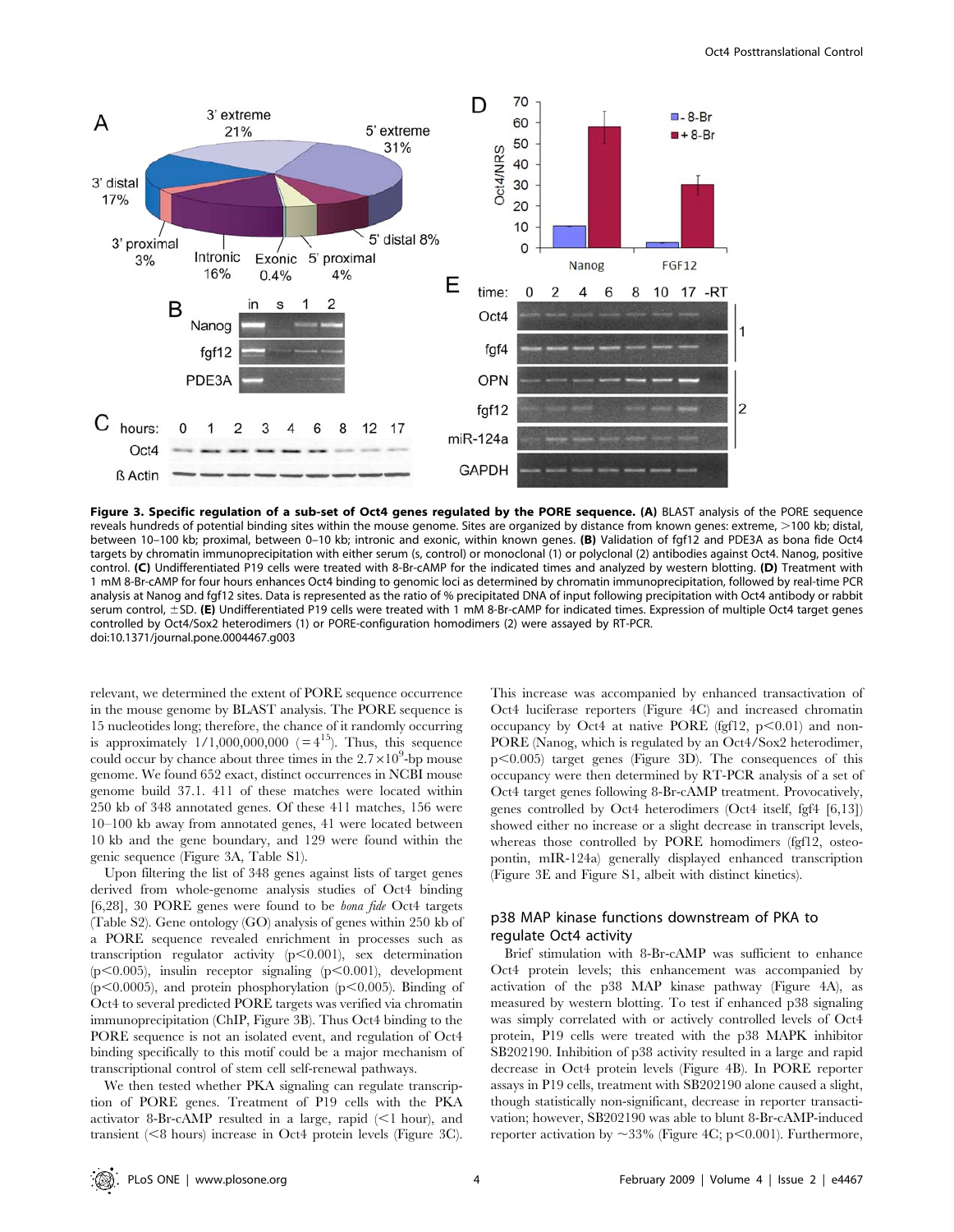

Figure 4. Regulation of Oct4-PORE activity by an 8-Br-cAMP-responsive pathway coupled to p38 MAP kinase. (A) P19 cells treated with 1 mM 8-Br-cAMP for 1 hour followed by analysis of Oct4 expression and p38 MAP kinase phosphorylation. (B) Treatment of P19 cells with indicated nM concentrations of the p38 MAP kinase inhibitor SB202190 for 30 minutes, followed by western blotting. (C) P19 cells were transfected with control vector (tk-luc) or PORE reporter, followed by overnight treatment with indicated combinations of 0.5 mM 8-Br-cAMP and 200 nM SB202190. (D) Luciferase assay in P19 cells following transfection with tk-luc or PORE reporters in combination with empty vector (pcDNA3) or p38 $\beta$ MAPK expression vector, and overnight treatment with or without 0.5 mM 8-Br-cAMP. (E) Luciferase assay and western blot analysis of 3T3 cells following transfection with PORE reporter and overnight treatment with indicated cAMP analogues. doi:10.1371/journal.pone.0004467.g004

overexpression of p38b MAP kinase enhanced 8-Br-cAMPinduced Oct4 transcriptional activity (Figure 4D; 8-Br-treated pcDNA3 vs. 8-Br-treated p38 $\beta$ , p $\leq$ 0.05 ).

The discovery of EPAC as an additional intracellular cAMP receptor [29], the finding that cAMP-induced PKA (but not EPAC) signaling is coupled to the p38 MAPK pathway in some cell types [30], and the observation that SB202190 partially, but not completely, inhibited 8-Br-cAMP-stimulated Oct4 activity (Figure 4D) led us to ask whether all of the 8-Br-cAMP response was mediated through PKA/p38 MAPK. To address this issue, highly specific cAMP analogues were used.  $N^6$ -Bnz-cAMP is highly selective for PKA and does not activate EPAC. Conversely, 8-pCPT-O-Me-cAMP is selective for EPAC but does not stimulate PKA [31]. In NIH 3T3 cells transfected with PORE reporter and Oct4 expression constructs, overnight treatment with  $N^6$ -BnzcAMP elicited a response  $\sim 50\%$  of that obtained by treatment with 8-Br-cAMP, at both the transcriptional  $(p<0.001$  vs. untreated and vs. 8-Br-cAMP) and protein levels (Figure 4E). Treatment with 8-pCPT-O-Me-cAMP, in contrast, had no effect on Oct4 reporter transactivation  $(p>0.05$ , untreated vs. 8-pCPT). Surprisingly, co-treatment with  $N^6$ -Bnz-cAMP and 8-pCPT-O-Me-cAMP elicited an effect equal to that of 8-Br-cAMP (Figure 4E; 8-Br-cAMP vs.  $N^6 + 8 - pCPT$ ,  $37.28 \pm 1.26$  vs.  $32.60 \pm 3.13$ , p $>0.05$ ; N<sup>6</sup> vs. N<sup>6</sup>+8-pCPT, p<0.001), suggesting a synergistic effect between PKA and EPAC activation on Oct4 transcriptional activity and protein stability.

## **Discussion**

In this paper, we describe a mechanism for regulation of a subset of Oct4 target genes. Although transcriptional networks controlled by Oct4 have been delineated [6,28,32] and several protein interactors of Oct4 have been identified [24,33], the mechanisms through which Oct4 protein itself is regulated have largely remained unexplored.

# Mechanisms for maintenance of steady-state levels of Oct4 protein

Here, we exploit an unusual, previously noted property of DMSO-differentiated P19 cells, namely the de-regulation of Oct4 transcription upon differentiation. It is well established that Oct4 mRNA and protein disappear relatively quickly following differentiation of embryonic stem (ES) cells, by multiple protocols. Similar results have been shown upon retinoic acid-induced differentiation of P19 cells ([34], although re-appearance of low levels of Oct4 mRNA [22] and protein [35] have been noted).

In contrast, previous studies have shown that Oct4 mRNA levels can remain relatively stable during DMSO-induced differentiation of P19 cells, although this has been ascribed to undifferentiated, highly proliferative cells present in the cultures following differentiation [22,34]. Here, we also observed little change in Oct4 mRNA levels following DMSO-induced differentiation, and we show that the transcript is present in differentiated, non-proliferative cells (Figure 1B). Silencing of the Oct4 promoter in P19 cells is a complex process, mediated by a combination of events including orphan receptor binding, DNA methylation, histone deacetylation, and heterochromatin formation [36,37]. It is possible that the Oct4 expression patterns that we observe is due to failure of one or more of these processes in the complex, abnormal milieu of this embryonal carcinoma cell line during differentiation.

Regardless, we were able to utilize this property to study regulated turnover of Oct4 protein and further showed that our results applied to undifferentiated, steady-state levels of Oct4. Ubiquitination of Oct4 by a specific E3 ubiquitin ligase, with resultant proteasomal degradation, has previously been described [24]. Here, we confirm proteasomal turnover of intracellular Oct4 pools and also show that new Oct4 protein is continually produced. As ES cells are exquisitely sensitive to changes in Oct4 protein levels [14], this directly suggests that there must be an active mechanism for marking existing Oct4 protein for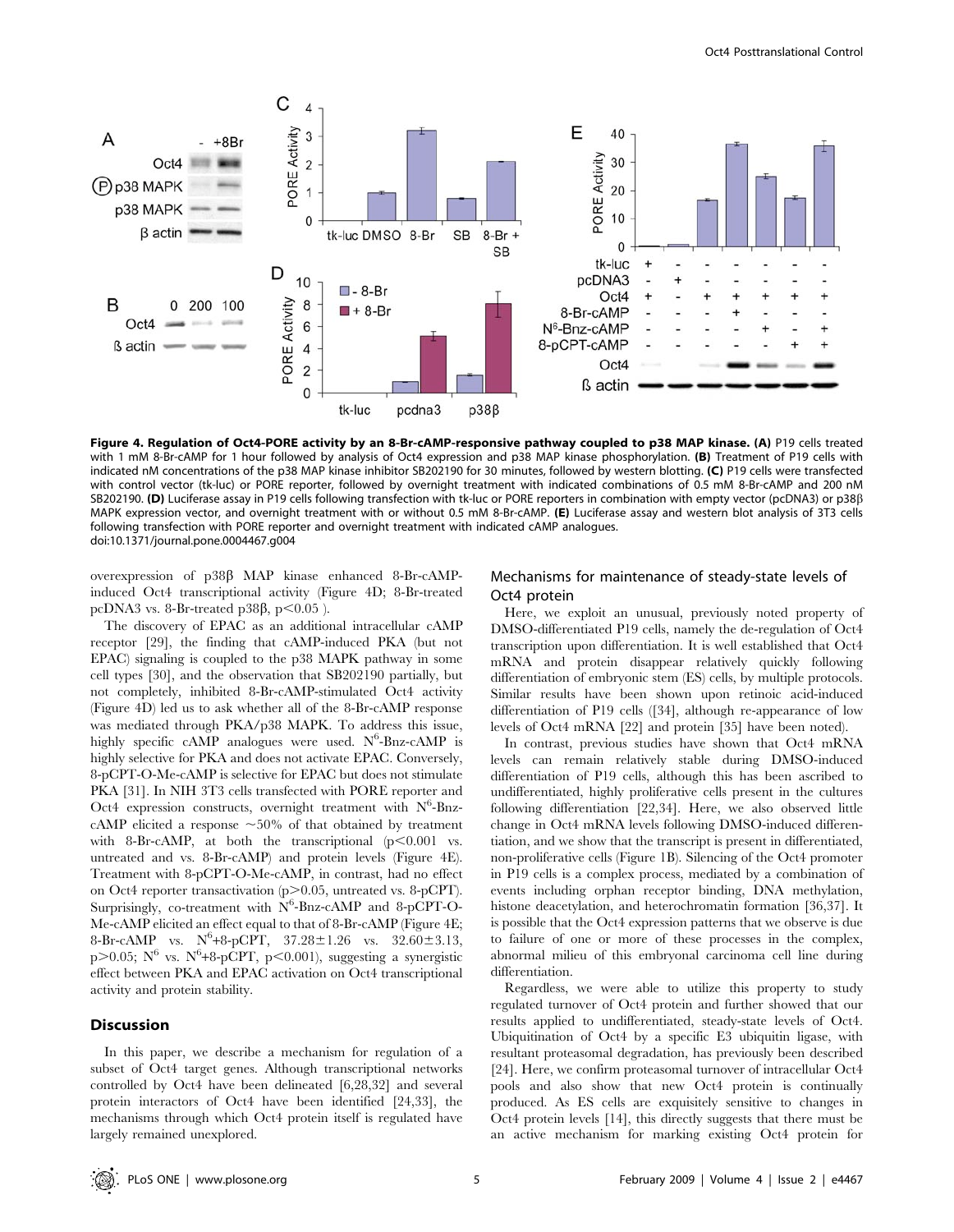degradation and raises the possibility of post-translational modifications in regulation of Oct4 levels and, by extension, maintenance of ES cell pluripotency.

# Post-translational regulation of Oct4 may activate a distinct set of target genes

As a first step towards identifying such post-translational modifications, we performed bioinformatic analysis of the Oct4 protein sequence and identified several potential phosphorylation sites. Previous studies have shown that the closely related Oct1 is dynamically phosphorylated [38], and site-directed mutagenesis of potential phosphorylation sites in Oct4 indicated a potential role for phosphorylation in regulating homodimer complex formation [18]. Oct4 contains two distinct DNA binding domains (the  $POU_H$  and  $POU_S$  domains, each of which can bind to half of the DNA octamer motif independently of the other) which are separated by a flexible linker [39]; this in turn allows for substantial leeway in arrangement of these domains in relation to each other [17]. Oct4 can bind to the Octamer motif (ATGCAAAT) as a monomer (in the Results section, this is referred to as the 6xW reporter) or as a heterodimer with several different proteins. In contrast, the PORE sequence (Palindromic Oct factor Recognition Element, ATTTGAAATGCAAAT) was originally identified in the first intron of osteopontin (OPN) and cooperatively binds two Oct4 molecules; binding sites for additional transcription factors such as Sox2 and Engrailed were identified in close proximity [10]. Later analysis of Octamer protein binding specificities revealed an additional DNA sequence, the MORE (More PORE, ATGCATATGCAT), which likewise binds two Oct4 molecules. As described in Tomilin et. al., the key difference between the PORE and MORE sequences is that the two DNA binding domains of Oct4 (the  $POU_H$  and  $POU_S$ domains) which bind the octamer half-site originate from the same protein molecule when bound to the PORE; in contrast, one protein molecule contributes the  $P_{\text{OU}_{\text{H}}}$  domain while the other homodimer molecule contributes the POU<sub>S</sub> domain when binding to the octamer half-site in the MORE configuration [26].

Thus, depending on arrangements of the octamer motif, and presence of DNA motifs for additional transcription factors, Oct4 can form heterodimers with multiple partners or homodimers in one of several unique conformations [17]. As detailed above, these different conformations have corresponding consensus sequences [10,26], and the Oct4 monomers interact with each other via distinct protein faces depending on this sequence [18]. Hence, phosphorylation (or other modifications) of sites on one interaction face could potentially prevent DNA binding by one homodimer configuration, while leaving binding of other configurations intact.

We found that mutation of serine 229 to aspartic acid, which mimics phosphorylation at this site, does indeed prevent Oct4 transactivation potential of one homodimer conformation but not of other Oct4 complexes. Based on the crystallographic structure of the Oct1 DNA-binding domain (to which the Oct4 domain is highly homologous), S229 is found to be positioned at the interface between the POU-specific domain of one molecule and the POUhomo domain of the other molecule of the homodimer, in direct proximity to the DNA backbone (Figure 2C, [18]). Thus, phosphorylation at this site likely causes steric and electrostatic disruption of this specific Oct4 homodimer-DNA configuration (the PORE homodimer), but not of the MORE homodimer configuration or Oct4 heterodimer complexes.

BLASTing the 15-bp PORE sequence revealed a large cohort of genes potentially regulated by such a mechanism (although osteopontin, the one target gene previously known to be regulated by a PORE sequence, was not identified in this analysis). Previous whole-genome chromatin immunoprecipitation analyses have identified a wide set of Oct4 target genes [6,28], as well as describing co-occupancy of Oct4 and other transcription factors at many of these genes [6]. Although low, the overlap between our data set and those previously generated (6.2%) was quite similar to the overlap between the previously generated data sets themselves (8.1%, [28]), and may reflect 1) the possibility that only a limited set of Oct4 targets are in proximity to a PORE sequence, and 2) potential low genomic coverage in our search. Additional predicted gene targets were verified to bind Oct4 in situ, and targets were found to be enriched in several developmental and molecular processes by gene ontology analysis. Thus, control of homodimer formation could be a major mechanism for regulating transcription of a diverse sub-set of Oct4 target genes.

# Signaling pathways which regulate PORE-dependant transcription

Signaling pathways which contribute to regulation of Oct4 stability and transactivation have not been identified previously; indeed, this area remains a conspicuous ''black box'' in our understanding of the circuitry which controls pluripotency. In Oct4, S229 is predicted to be phosphorylated by protein kinase A (PKA); therefore, we tested the effects of the PKA activator 8-BrcAMP and found that stimulation resulted in a rapid and transient increase in Oct4 protein levels in P19 cells (although sustained increases were observed in 3T3 cells, e.g. Figure 4E), with no effect on Oct4 mRNA levels. This increase was accompanied by enhanced chromatin occupancy and PORE-dependent transcription of Oct4 targets (Figure 3D–E).

As a test of this model, that these potential Oct4 phosphorylation events can shape the ES cell transcriptional landscape, Oct4 point mutants in an inducible expression vector can be stably transfected into ES lines which conditionally express wild-type Oct4 [14]. Upon shutting off wild-type Oct4 expression, the effects of these Oct4 point mutations on ES cell proliferation, differentiation potential, and gene expression could be determined. Such experiments would potentially reveal a role for the proposed phosphorylation event in regulating Oct4 activity and provide further insight into how the Oct4 transcriptional network regulates pluripotency.

Several studies have examined Oct4 genetic [6,28] and protein [33] networks. One important outcome of these studies is the observation that Oct4 and its protein binding partners form complex auto-regulatory circuits in which Oct4, Sox2, and Nanog proteins bind to each other's promoters. This auto-feedback system has been proposed as a feature of robustness, i.e. minor perturbations to the system will not produce major effects on gene transcription. Our data support and extend this idea. Despite highly elevated levels of Oct4 protein following treatment with 8- Br-cAMP, no change in transcription of genes controlled by Oct4 heterodimers (i.e. Oct4 itself, FGF4) was observed. This in turn suggests that stoichiometric control of transcription factor levels may provide robustness to this system. Thus, in the case of genes which are not subject to this stoichiometric, multivariate regulation (i.e. FGF12, osteopontin), absolute increases in levels of the single required protein should be sufficient to enhance transcription. Indeed, we found that putative PORE-containing genes were robustly activated following 8-Br-cAMP treatment (albeit with distinct patterns).

We further demonstrate that the cAMP-responsive enhancement of Oct4 activity is at least partially regulated through the p38 MAP kinase pathway. Previous studies [30,40] revealed coupling of p38 MAPK signaling to cAMP signaling, which was largely mediated through activation of PKA. We found that specific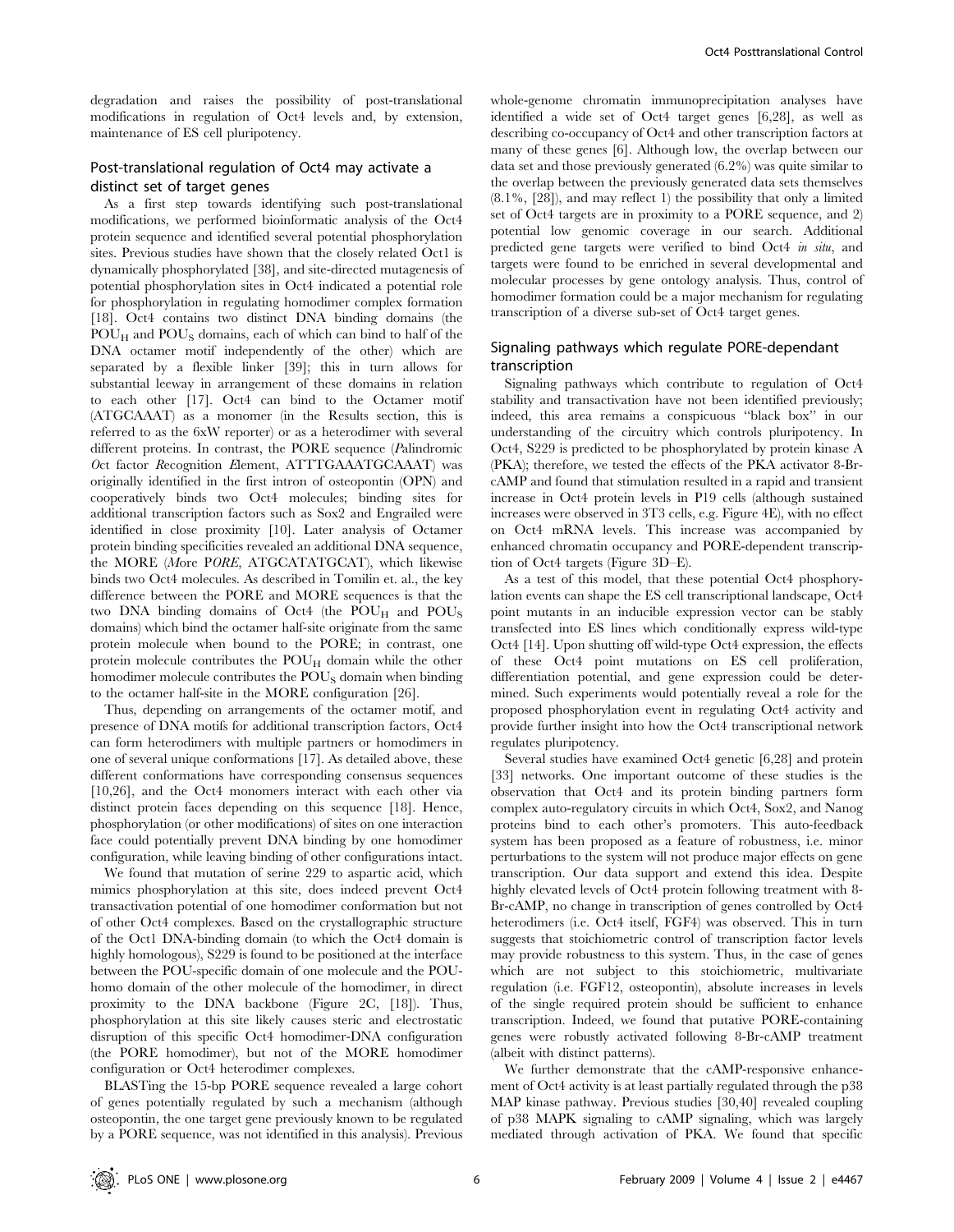## Materials and Methods

## Cell Culture

P19 cells were cultured in alpha-minimal essential medium (Invitrogen, Carlsbad CA) supplemented with 7.5% calf serum and 2.5% fetal bovine serum (Invitrogen). Differentiation was induced by plating  $1\times10^6$  cells in a bacterial-grade 10 cm dish with 5% FBS (Invitrogen) and 1% DMSO (Sigma, St. Louis MO). Media was replenished on the second day and aggregates were plated on plastic 10 cm dishes on the fourth day. Media was changed every second day. In some experiments, cytosine arabinoside (Sigma) was added to  $5 \mu g/ml$ . 3T3 cells were cultured in Dulbecco's modified Eagle's medium (Invitrogen) supplemented with 10% FBS.

# Transfections

For luciferase assays, P19 cells were plated in 24-well plates at  $1.0\times10^{5}$  cells/mL in the media described above and transfected with 0.8 µg total DNA containing 400 ng luciferase reporter and 1 ng pRL. In some experiments, 4 ng expression vector was included. Total DNA was held constant by addition of pBSSKII(+). Cells were transfected overnight and media was changed the next day. Indicated drug treatments were started at least four hours after final media change. For 3T3 cell transfection,  $1.5 \times 10^5$  cells/mL were plated in 24-well plates in 0.5 mL DMEM+10% FBS. The next day, media was changed to 0.5 mL DMEM (no serum) and cells were transfected with 0.8 mg total DNA, containing 1 ng Oct4 expression plasmid, 100 ng luciferase reporter construct and 25 pg pRL (Promega), and balanced with pBSSKII(+), for four hours followed by addition of 0.6 mL/well DMEM+20% FBS. Media was changed to 0.5 mL/well DMEM+10% FBS the next day. For Oct4-GFP fusion overexpression, cells were plated in 4-well Chamber slides (Nunc) and transfected with 1.6  $\mu$ g total DNA, containing 0.8  $\mu$ g Oct4-GFP fusions, as described above. Cells were fixed with 4% paraformaldehyde for 10 minutes and counter-stained with DAPI.

#### Luciferase assays

48 hours after transfection, cells were lysed with  $100 \mu L/well$  $1\times$  passive lysis buffer (PLB, Promega) for 15 minutes with shaking.  $5 \mu L$  of each lysate was transferred to a white 384 well plate (Corning) and assayed by addition of 25 µL Luciferase Assay Reagent (LAR, Promega) and 25 µL Stop&Glo Reagent (Promega). Data was collected on an Analyst HT 384 well plate reader (LJL Biosystems). In some cases, leftover lysate was spun briefly and mixed 3:1 with LDS western blot loading buffer (Invitrogen)+ $\beta$  mercaptoethanol, heated at 70°C for 10 minutes and stored at  $-20^{\circ}$ C until use.

#### RNA Collection and RT-PCR

RNA was collected using an RNeasy kit (Qiagen) and DNA digestion was performed with RQ1 DNase (Promega). One  $\mu$ g RNA was used for cDNA synthesis with random hexamers

(Roche) and SuperScript II reverse transcriptase (Invitrogen). cDNA was amplified using Taq DNA Polymerase (Invitrogen) using exon-flanking and intron-spanning primers. The primer sequences used were as follows:

Oct4up 5'-tggagactttgcagcctgag-3' Oct4down 5'-tgaatgcatgggagagccca-3' GAPDHup 5'-accacagtccatgccatcac-3' GAPDHdown 5'-tccaccaccctgttgctgta-3' fgf4up 5'-GACACGAGGGACAGTCTTCTGGAG-3' fgf4down 5'-CCGTTCTTACTGAGGGCCATGAA-3' OPNup 5'-TTGCGCCACAGAATGCTGTGT-3' OPNdown 5'- CTGTGGCATCAGGATACTGTTCATC-3' fgf12up 5'-GGCGATACAGGGTTGAGGAATAG-3' fgf12down 5'-TGGGACCAAGGACGAAAACAG-3' mIR-124a2-up 5'-ATCAAGATCAGAGACTCTGCTCTC-3' mIR-124a2-down 5'-TTCAAGTGCAGCCGTAGGCTC-3'

Samples were run for 19–35 cycles (depending on primer set) with annealing at  $58^{\circ}$ C and 30 second extensions (60 for Oct4) at  $72^{\circ}$ C. Densitometry was performed using Kodak MI software (Kodak, Rochester NY).

# Western blot analysis

Cells were washed with ice-cold PBS, lysed for 15 minutes on ice with M-PER protein extraction reagent (Pierce), scraped, and spun at 14,000 rpm for 10 minutes at  $4^{\circ}$ C. In some experiments, protein concentrations were measured by Bradford assay. Lysates were mixed with LDS loading buffer as described above, and ran on 10% SDS-PAGE gels. Following transfer, PDVF membranes were blocked for one hour with 10% nonfat milk in PBS with 0.1% Tween-20 (PBST) and incubated overnight with primary antibody. The following primary antibodies were used: Oct4 (BD Transduction Laboratories, 1:1000), phospho-p38 MAPK and total p38 MAPK (Cell Signaling), β-Actin clone AC-15 (Sigma Aldrich, 1:5000) and GAPDH (Ambion, 1:40,000). The next days, blots were washed three times for five minutes each with PBST, incubated with HRP-conjugated goat anti-mouse or antirabbit secondary antibody (Pierce), washed again, and exposed with ECL reagent (Amersham). Blots were stripped with Pierce Restore western blot stripping buffer for 30 minutes at room temperature.

#### Chromatin immunoprecipitation

Confluent 10 cm plates were fixed with 1% PFA at room temperature for 10 minutes, lysed in SDS lysis buffer (50 mM Tris, 10 mM EDTA, 1% SDS, Roche Complete protease inhibitors, pH 8.1), scraped and collected into 1.5 mL microcentrifuge tubes, and DNA was sonicated to 200–800 bp fragments with a Branson Sonifier 250 set to 30% power/90% duty, four 10 second pulses. Tubes were kept on ice for  $>1$  min. between pulses. Samples were spun down at 13,000 rpm for 10 minutes at  $4^{\circ}$ C and diluted 1:10 with ChIP dilution buffer (167 mM NaCl, 16.7 mM Tris pH 8.0, 1.2 mM EDTA, 1.1% Triton X-100, 0.01% SDS). Lysates were pre-cleared with Protein A-agarose beads blocked with 2.5 mg/mL sonicated salmon sperm DNA (Sigma-Aldrich) and 0.1% bovine serum albumin (BSA, Santa Cruz Biotechnology). Small aliquots were removed for input fractions. Protein-DNA complexes were then immunoprecipitated overnight with polyclonal Oct4 antibody (sc-9081, Santa Cruz Biotechnology), a mix of monoclonal Oct4 antibodies (BD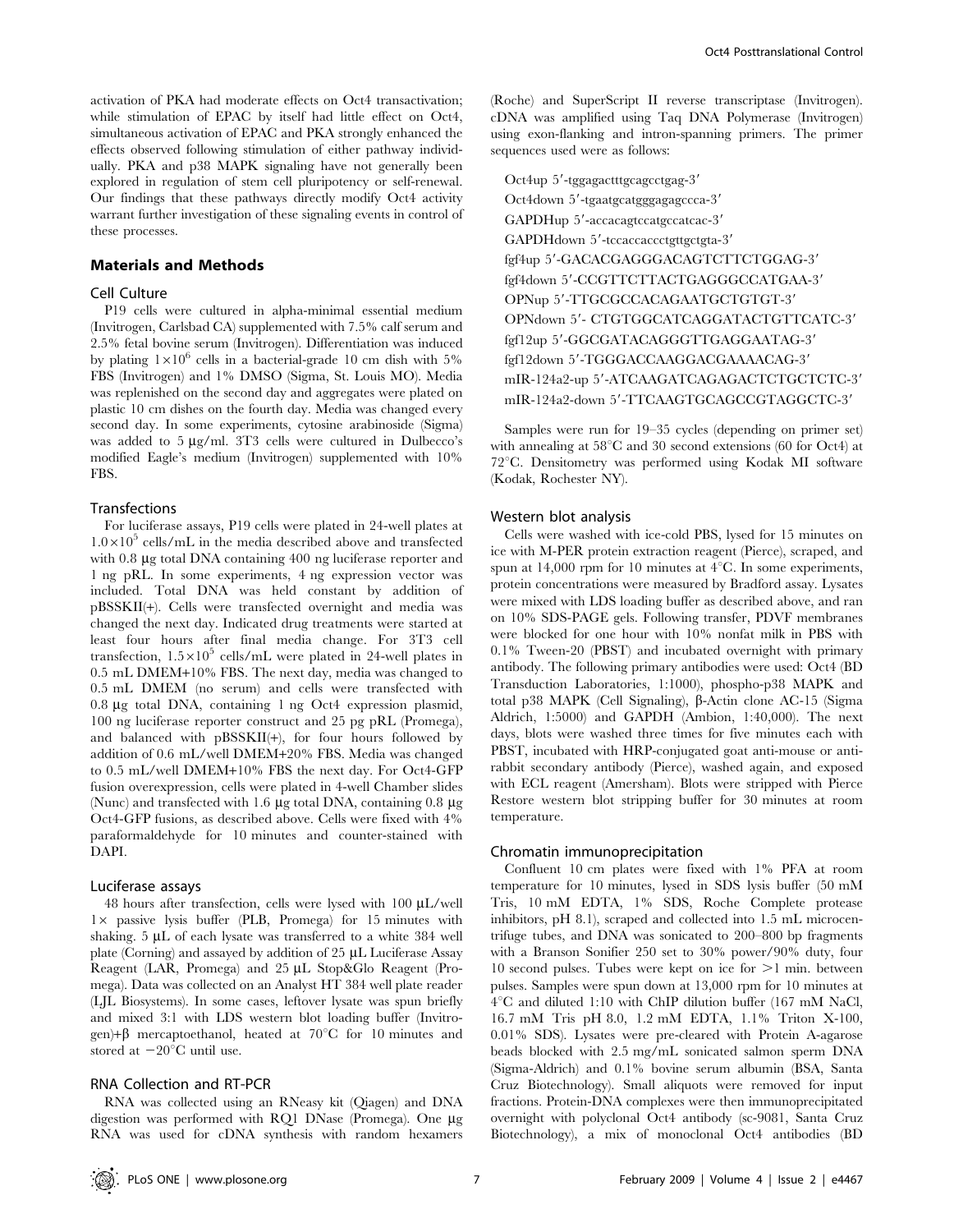Transduction Labs, Santa Cruz Biotechnology, Chemicon), or normal serum controls (Pierce) on a rotator at  $4^{\circ}$ C.

The next day, complexes were isolated by incubation with Protein A beads (described above) for one hour at  $4^{\circ}C$  with rotation. Beads were washed sequentially in lo-salt buffer (150 mM NaCL, 20 mM Tris pH 8.0, 2 mM EDTA, 1% Triton X-100, 0.1% SDS), hi-salt buffer (500 mM NaCl, 20 mM Tris pH 8.0, 2 mM EDTA, 1% Triton X-100, 0.1% SDS), and LiCl wash buffer (10 mM Tris pH 8.0, 1 mM EDTA, 1% sodium deoxycholic acid, 1% NP-40, 0.25 M LiCl), followed by two washes in ice-cold TE, all for five minutes with rotation at  $4^{\circ}$ C. Chromatin was eluted in elution buffer  $(1\%$  SDS, 0.1 M NaHCO<sub>3</sub>),  $2\times10$  minutes. Cross-links were reversed by addition of 200 µM NaCl and heating for 4 hours at  $65^{\circ}$ C. Proteins were digested with Proteinase K (American Bioanalytical, Natick MA) and DNA was purified by phenol-chloroform extraction and ethanol precipitation. DNA was dissolved in  $H<sub>2</sub>0$  and used for analysis. The following primer sequences were used:

# Nanogup 5'-GTCTTTAGATCAGAGGATGCCCC-3' Nanogdown 5'-CTACCCACCCCCTATTCTCCCA-3' fgf12up 5'-AAGCCATCTCCCCAGACAAGAATA-3' fgf12down 5'-GCTGATGGAGCACAATGACTATGA-3' PDE3Aup 5'-ATCAACCAAAGAGGACACAAGGAG-3' PDE3Adown 5'-CCCAAAAACTAAAAGAGCAGAGCG-3'

Samples were run for  $25-35$  cycles at  $60^{\circ}$ C annealing with 30 second extensions at 72 $^{\circ}$ C. For real-time PCR analysis, 1 µL of chromatin was used as template in triplicate reactions using FastStart SYBR Green Mastermix (Roche, Indianapolis IN) on a CFX96 real-time PCR detection system (Bio-Rad, Hercules CA). C(t)s were automatically assigned by the software and confirmed by manual examination of the fluorescence data. The % of input for each sample was calculated for normalization and the ratio of (% input Oct4)/(% input NRS) for each condition was calculated. Melting curve analyses confirmed the specificity of amplified products.

## Drug treatments

Before all treatments, media was changed four hours before initiation. For proteasome inhibitor experiments, differentiated cells were treated with indicated concentrations for four hours. Undifferentiated cells were treated for 1 hour. Lactacystin, MG-132, and SB202190 were from Calbiochem. 8-Br-cAMP was from Sigma-Aldrich. N<sup>6</sup>-Bnz-cAMP and 8-pCPT-2'-O-Me-cAMP were obtained from Axxora LLC (San Diego CA).

#### Bioinformatic analyses

Phosphorylation sites were predicted using Scansite 2.0 (http:// scansite.mit.edu; [25]) set on high stringency. For BLAST analysis, the canonical PORE sequence (ATTTGAAATGCAAAT) and an alternate sequence known to bind Oct4 (ATTTGAAAGG-CAAAT, [18]) were used with the BLASTN program to query the mouse genomic+transcript database with parameters opti-

# References

- 1. Chambers I, Smith A (2004) Self-renewal of teratocarcinoma and embryonic stem cells. Oncogene 23: 7150–7160.
- 2. Jaenisch R, Young R (2008) Stem cells, the molecular circuitry of pluripotency and nuclear reprogramming. Cell 132: 567–582.
- 3. Niwa H (2001) Molecular mechanism to maintain stem cell renewal of ES cells. Cell Struct Funct 26: 137–148.
- 4. Suzuki A, Raya A, Kawakami Y, Morita M, Matsui T, et al. (2006) Nanog binds to Smad1 and blocks bone morphogenetic protein-induced differentiation of embryonic stem cells. Proc Natl Acad Sci U S A 103: 10294–10299.

mized for short, nearly exact matches with word size set to 15. Gene information, including name and distance from PORE occurrence, was manually curated.

For comparison with lists generated from previous studies, gene identifiers were downloaded and pooled from supplemental data lists, and converted to common identifiers using the DAVID gene ID conversion tool (http://david.abcc.ncifcrf.gov), Matchminer utility (http://discover.nci.nih.gov/matchminer/index.jsp; [41]) and WebGestalt Gene Set Analysis Toolkit (http://bioinfo. vanderbilt.edu/webgestalt; [42]). Multiple conversions were performed to enhance coverage as completely as possible. Analysis of overlaps between the merged ChIP and PORE lists, and resulting gene ontologies, were performed with WebGestalt.

#### Molecular modeling

Protein database coordinates for the Oct1/PORE structure reported in  $(18)$ , PDB accession  $#1HF0$ ) were visualized using UCSF Chimera package (http://www.rbvi.ucsf.edu/chimera) from the Resource for Biocomputing, Visualization, and Informatics at the University of California, San Francisco (supported by NIH P41 RR-01081 [43]).

# Statistical analysis

Data are expressed as mean±SEM unless otherwise indicated. T-tests were performed using Microsoft Excel to determine statistical significance of treatment sets. For multiple comparisons, ANOVA was performed, followed by post-hoc Tukey tests, using Graphpad InStat to determine statistical significance. Alpha values were 0.05 except when adjusted by the post-hoc tests.

## Supporting Information

Figure S1 8-Br-cAMP upregulates PORE target genes. Gel images in Figure 3E were quantified by densitometry. Gene expression values were normalized to GAPDH and standardized to untreated levels (time 0). The legend indicates time points in hours.

Found at: doi:10.1371/journal.pone.0004467.s001 (0.28 MB TIF)

Table S1 List of PORE genes.

Found at: doi:10.1371/journal.pone.0004467.s002 (0.07 MB XLS)

Table S2 Verified Oct4 PORE targets

Found at: doi:10.1371/journal.pone.0004467.s003 (0.03 MB XLS)

#### Acknowledgments

The authors wish to thank members of the Huang lab for helpful discussions, and Pritha Gupta and Chung-wei Wang for expert technical assistance.

## Author Contributions

Conceived and designed the experiments: JPS KP JH. Performed the experiments: JPS. Analyzed the data: JPS JH. Contributed reagents/ materials/analysis tools: AT HRS. Wrote the paper: JPS JH.

- 5. Ying QL, Nichols J, Chambers I, Smith A (2003) BMP induction of Id proteins suppresses differentiation and sustains embryonic stem cell self-renewal in collaboration with STAT3. Cell 115: 281–292.
- 6. Boyer LA, Lee TI, Cole MF, Johnstone SE, Levine SS, et al. (2005) Core transcriptional regulatory circuitry in human embryonic stem cells. Cell 122: 947–956.
- 7. Campbell PA, Perez-Iratxeta C, Andrade-Navarro MA, Rudnicki MA (2007) Oct4 targets regulatory nodes to modulate stem cell function. PLoS ONE 2: e553.